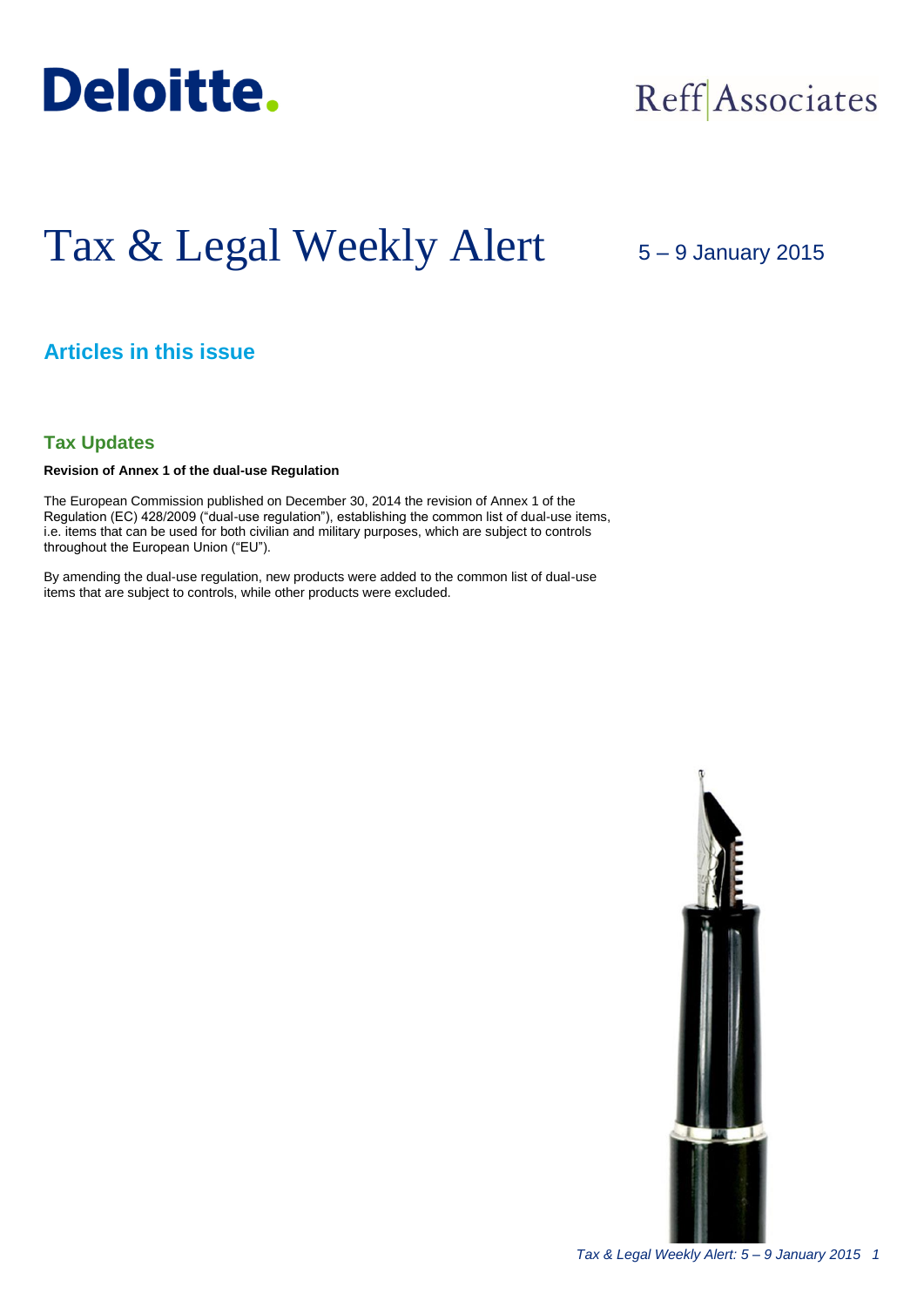## **Revision of Annex 1 of the dual-use Regulation**

**Revision of the common list of dual-use items that are subject to controls** 

The amendments incorporate revisions made to the export control regimes in the period from 2011 to 2013. In this respect, some 400 revisions are introduced covering all categories (i.e. categories 0 to 9) of the dual use control list. This includes the addition and / or specification of various dual-use items, such as graphite, frequency changers, machine tools, viruses and toxins, integrated circuits, explosives and cyber tools. Furthermore, the revision also removes certain items and technologies from the dual use control list, which have become more widely available and represent a lower security risk.

Moreover, the newly revised Annex 1 has several amendments to the notes mentioned throughout the dual use control list. These notes provide clarifications as to the interpretation of controlled items or provide exemptions from licensing requirements. For example, a new decontrol note is added in the general software note, excluding certain software for the installation, operation, maintenance (checking) or repair.

#### **What does it mean for you?**

Given its broad range of the revision, it is to be expected that it will affect all industries. Depending on your current export authorizations in place and the viewpoint of the national authorities, new export authorizations may be required. However, it is also possible that some products will no longer require an EU export authorizations prior to export.

#### **What to do?**

In order to assess whether your business could be affected, it is essential to review whether in your portfolio are products affected by the new modification. As a result of the aforementioned amendments, companies should further reassess and potentially update their existing internal compliance programs and export control authorizations in order to keep compliant with the European and national export control regimes.

**If you have any questions regarding the details of the amendments, or require our assistance assessing your potential exposure, please do not hesitate to contact us.**

#### **[Pieter Wessel](mailto:pwessel@deloittece.com)**

**Partner** +40 21 207 52 42

#### **[Mihai-Cristian Petre](mailto:mipetre@deloittece.com)** Senior Manager +40 21 207 53 44